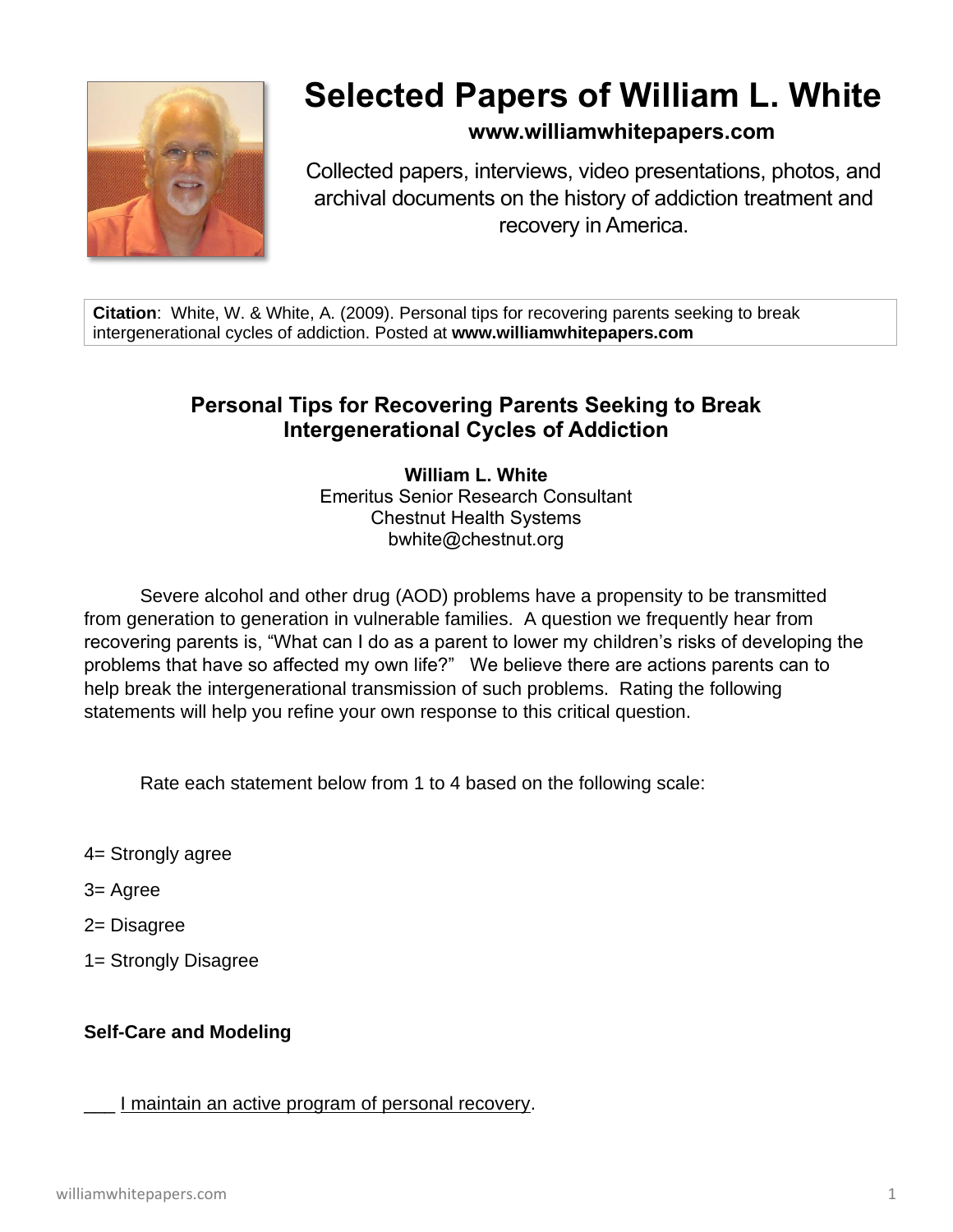Your recovery lowers your children's risk for a broad spectrum of problems; continued alcohol and other drug problems increases their risk for similar problems in their transitions into, through and out of adolescence.

#### I never smoked or have stopped smoking.

Your smoking increases your children's risk of smoking which, in turn, increases their risks for excessive alcohol and other drug use.

\_\_\_ I maintain a balance between my personal recovery activities and my parenting responsibilities.

Periodically re-evaluating and adjusting this balance based on your needs and the needs of your children can help prevent the further abandonment some children feel as a result of their parent's recovery support activities.

I have reached out to other parents in recovery informally or through groups such as Al-Anon or Families Anonymous.

Support from other parents in recovery can enhance your parenting abilities, answer questions about parenting that come up in the recovery context and help alleviate the strain your family may experience in the transitions from active addiction to recovery and through the stages of long-term recovery.

I model a healthy style of communicating, coping and problem solving.

Families have preferred styles of coping, and families affected by addiction frequently adapt styles that adversely affect the emotional development of children and increase their risks for self-medication and other potentially self-harming behaviors. Break this pattern by modeling for your children and through your relationships with them a more positive style of communication, coping and problem solving.

#### **Understanding**

I recognize that my children are at elevated risk for developing a substance use disorder over the course of their lives.

Children born of parents with a severe substance use disorder have 4-5 times the risk of developing such a disorder in their lifetime compared to children born of parents with no history of a substance use disorder.

I also realize that biological risk is not destiny; resilience is the norm.

Most children born into intergenerational patterns of AOD problems will NOT develop such problems.

I recognize that my children will be exposed to alcohol and other drugs in their transitions through adolescence and young adulthood.

Based on the latest national student survey, 71% of youth will have experimented with alcohol and 48% with illicit drugs by the time they are finished with high school.  $41\%$  of  $8<sup>th</sup>$ graders, 69% of 10<sup>th</sup> graders and 82% of 12<sup>th</sup> graders report that it is easy to obtain illicit drugs.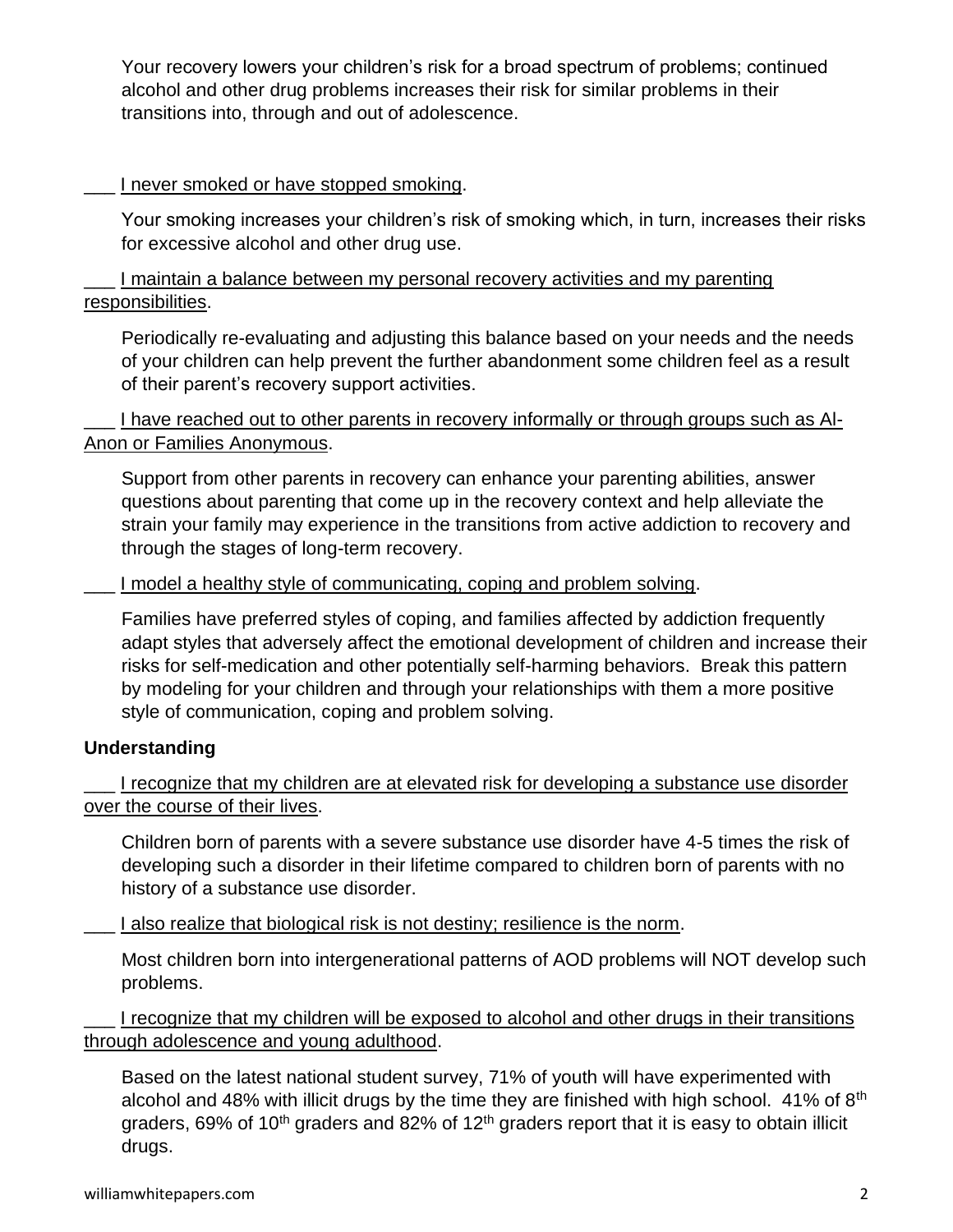#### **Mending**

I have expressed regret to my children for any insults or injuries they incurred as a result of your addiction and any problems for them that flowed from it.

I have asked their forgiveness, expressed my intent to be the best parent possible, and have tried to made direct amends to my children where possible.

\_\_\_ I have expressed admiration for how well your children adapted through your addiction years.

These actions all serve to expunge some of the negative emotions that can inhibit development of fresh, recovery-grounded, parent-child relationships.

I have expressed gratitude to those who assumed care giving responsibilities for my children and who supported my children during my active addiction.

#### **Communicating/Informing**

\_\_\_ I have shared family stories with my children that convey their familial risk for alcohol and other drug problems.

These stories are best shared as acts of unfiltered truthtelling and not as sermonettes.

I have helped my children understand acts of excessive alcohol/drug use they have observed or heard discussed within family and social gatherings.

I have explained my addiction/treatment/recovery experience in language appropriate to each of my children's respective level of maturity.

What you are seeking here is aiding each child and the family as a whole to redefine their story based on and understanding of what things were like before, what happened that changed that, and what things are like now. These story reconstruction and storytelling processes are essential to personal and family recovery from addiction.

I have talked to my children about their risk/resilience potential.

The key here is to convey this information in an emotionally neutral, informational tone and to place this in a larger discussion of family risk factors, e.g., for such disorders as cancer, heart disease or diabetes. You want to cultivate awareness without overdramatizing or emotionally loading this issue.

I have provided particular cautions to my children about using alcohol/drugs during periods of physical or emotional distress.

Some recovering parents choose to talk with their children about reasonable guidelines regarding alcohol and drug use decision-making, including the option of abstinence as a preventative strategy.

#### **Family Living**

I have worked to redefine family relationships, roles, and rules that may have been damaged or lost as a result of my addiction.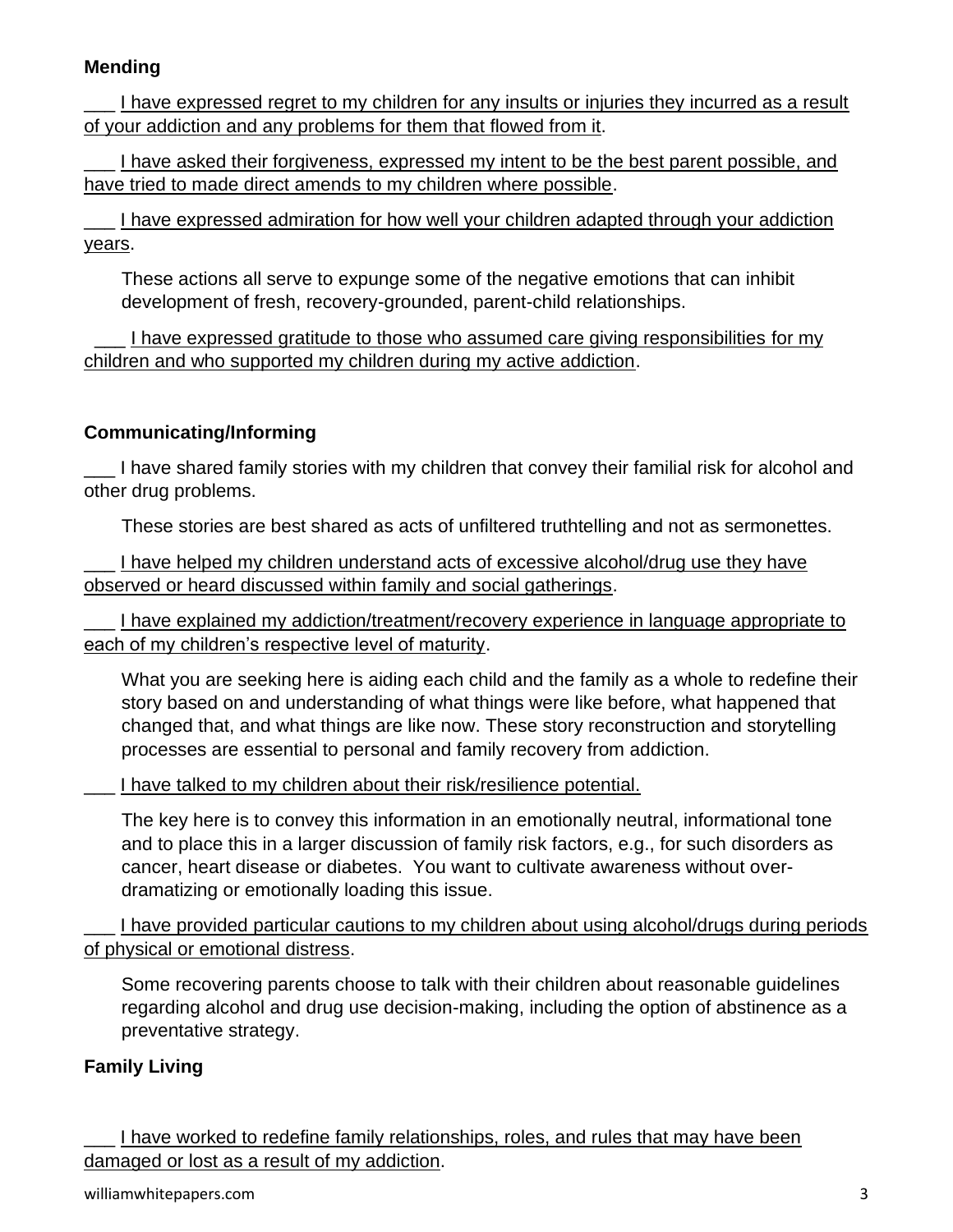Family members take on specialized roles to help keep the family functioning in the face of illness or injury to one or both parents, role can become distorted and new rules emerge to minimize threats to family survival. Rebalancing these roles and relationships and creating healthier rules for family communication and problem solving enhances the health of all family members.

We have (re-)established and maintain family rituals that facilitate regular connection and opportunities for communication.

Children are most negatively affected in families in which the severity of addiction disrupts the predictability and quality of such experiences as family meals, rituals of entry and exit from the home, end-of-day family rituals, and holiday rituals.

I work to minimize and quickly resolve conflict within my family.

Two factors in families affected by addiction that have the greatest negative impact on children are low family cohesion and high family conflict.

I try to cultivate activities/skills in my children that expand their opportunities for positive peer relationships based on activities other than alcohol or drug use.

What you are seeking to cultivate in the lives of your children are relationships and activities that compete with and that are incongruent with drug use.

We maintain a sober household—one free of intoxication.

The message here is that one can live fully, work diligently, play joyfully and cope with life's most difficult challenges—all without intoxicants.

I have tried to demystify alcohol.

It is advisable to "emotionally unload" alcohol by exposing children to situations in which they observe alcohol used in moderation via religious or social rituals and in which drinking is not the central activity.

I have sought help when the changes in the family precipitated by my recovery felt like they might reach a breaking point.

The goal here is to reduce emotional distress of your children before it reaches a state where self-medication becomes attractive and rewarding.

#### **Parenting**

I have tried to avoid over-indulging my children.

Over-indulgence is a common parental response to guilt over past neglect or injury.

I am trying to build a relationship with each of my children marked by safety, security, consistency, predictability, and unconditional love.

This is the best foundation for preventing and responding to problems in the lives of your children.

I affirm my child's interests and talents through positive communications and my continued interest in their activities.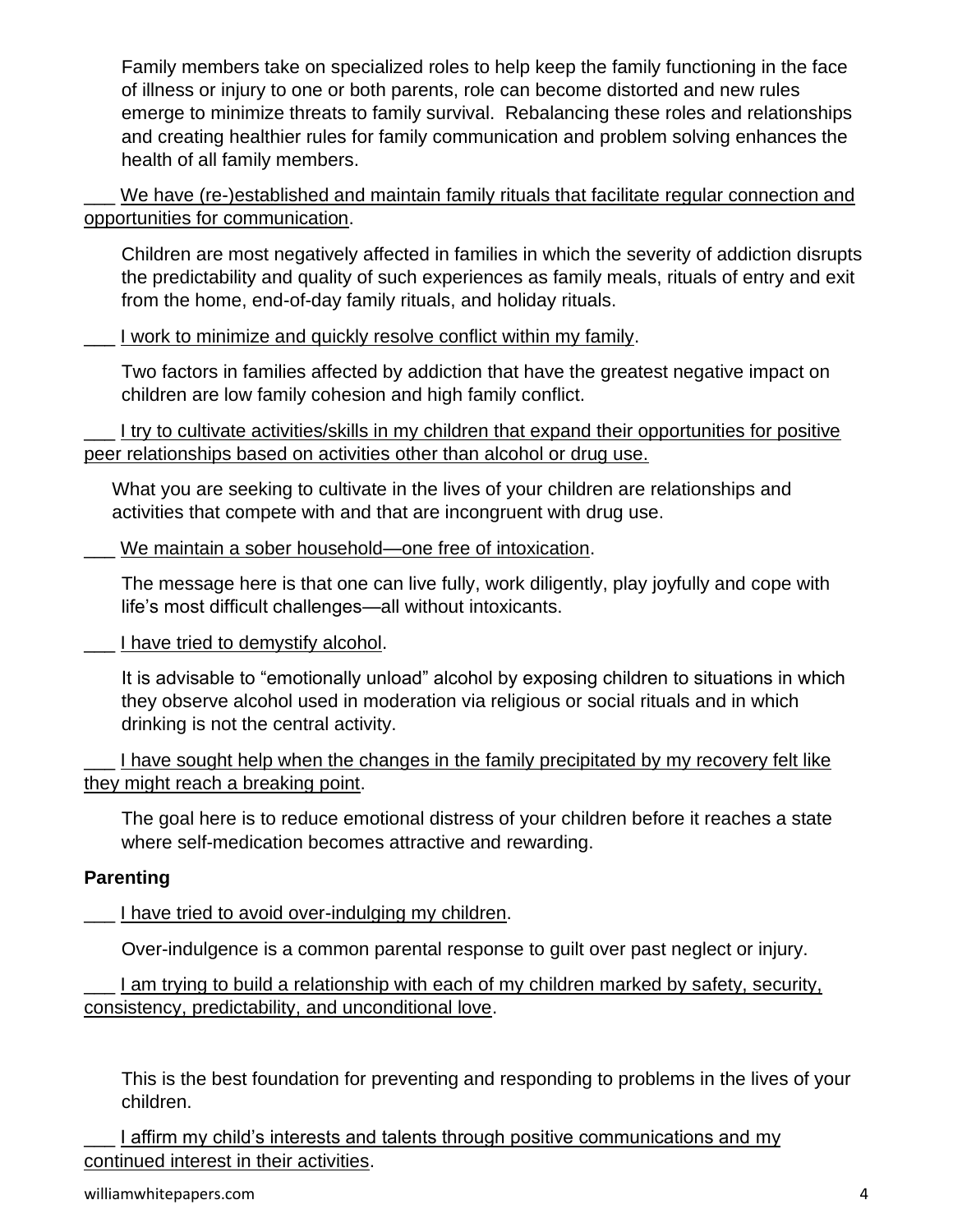Verbal affirmation and physical presence of parents in the lives of their children are key sources of self-value in children.

\_\_\_\_ I have tried to inculcate values in my children that are incongruent with excessive alcohol/drug use

There are values that are incongruent with addiction and thus commonly linked to recovery within diverse cultural contexts, e.g., humility, honesty, patience, respect, tolerance, maturity, responsibility, gratitude, forgiveness.

I have tried to personally link observed intoxication of others as incongruent with attributes admired by each of my children.

Children will vary widely in their reasons for refraining from AOD use, e.g., personal values related to religious faith, social popularity, physical health, physical attractiveness, athletic prowess, academic achievement, future professional success.

I have created clear guidelines and consequences related to alcohol use for my children and have enforced them through consistent monitoring.

AOD-related problems in adolescents are less in families that create and enforce clear expectations related to AOD use.

I have tried or am trying to postpone my child's initial use of alcohol or other drugs as long as possible through your guidance and close supervision.

Early age of onset of alcohol or drug use is a major predictor of adult substance use disorders.

I exhibit a high degree of interest and support through the onset and end of my children's important friendships.

There are developmental windows of vulnerability that warrant a heightened level of observation and support of your children.

I have sought or will seek help early if problems develop.

The rule on timing of help is: the earlier the onset of help, the better the long-term recovery prognosis. Try to respond as early as possible to signs of emotional, mental or behavioral disorders whose acute symptoms could be lessened with alcohol or other drugs.

#### **Closing Exercise**

Having reviewed my ratings, I think what I have done best in reducing the risks my children face in developing an AOD-related problems is:

1.  $\blacksquare$